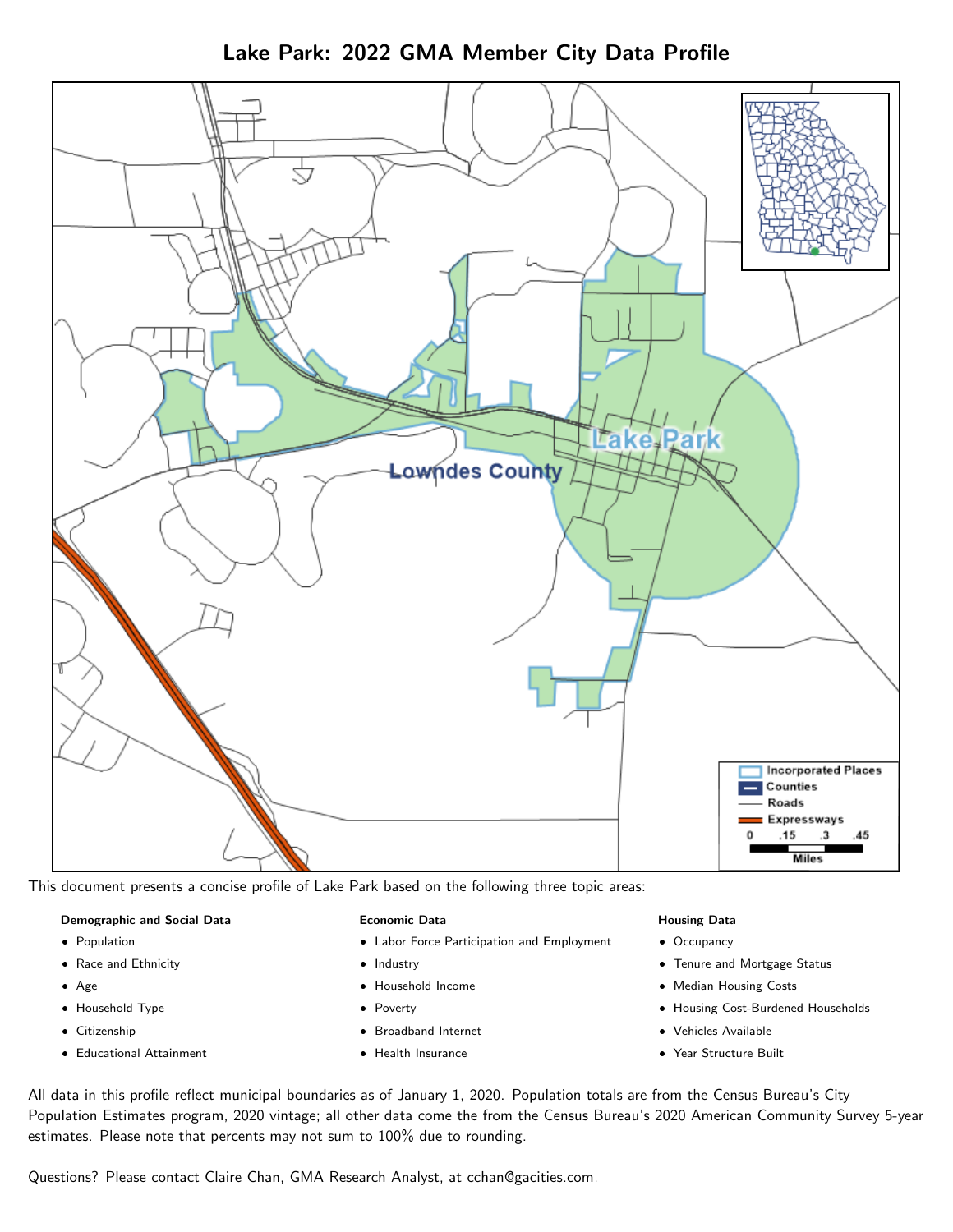# Lake Park: Demographic and Social





## **Citizenship**

Age



Source: American Community Survey, 2020 5-year estimates, table B05002 Source: American Community Survey, 2020 5-year estimates, table B15002

### Race and Ethnicity



Source: U.S. Census Bureau, City Population Estimates, 2020 vintage Source: American Community Survey, 2020 5-year estimates, table B03002

## Household Type



Source: American Community Survey, 2020 5-year estimates, table B01001 Source: American Community Survey, 2020 5-year estimates, table B11001

### Educational Attainment



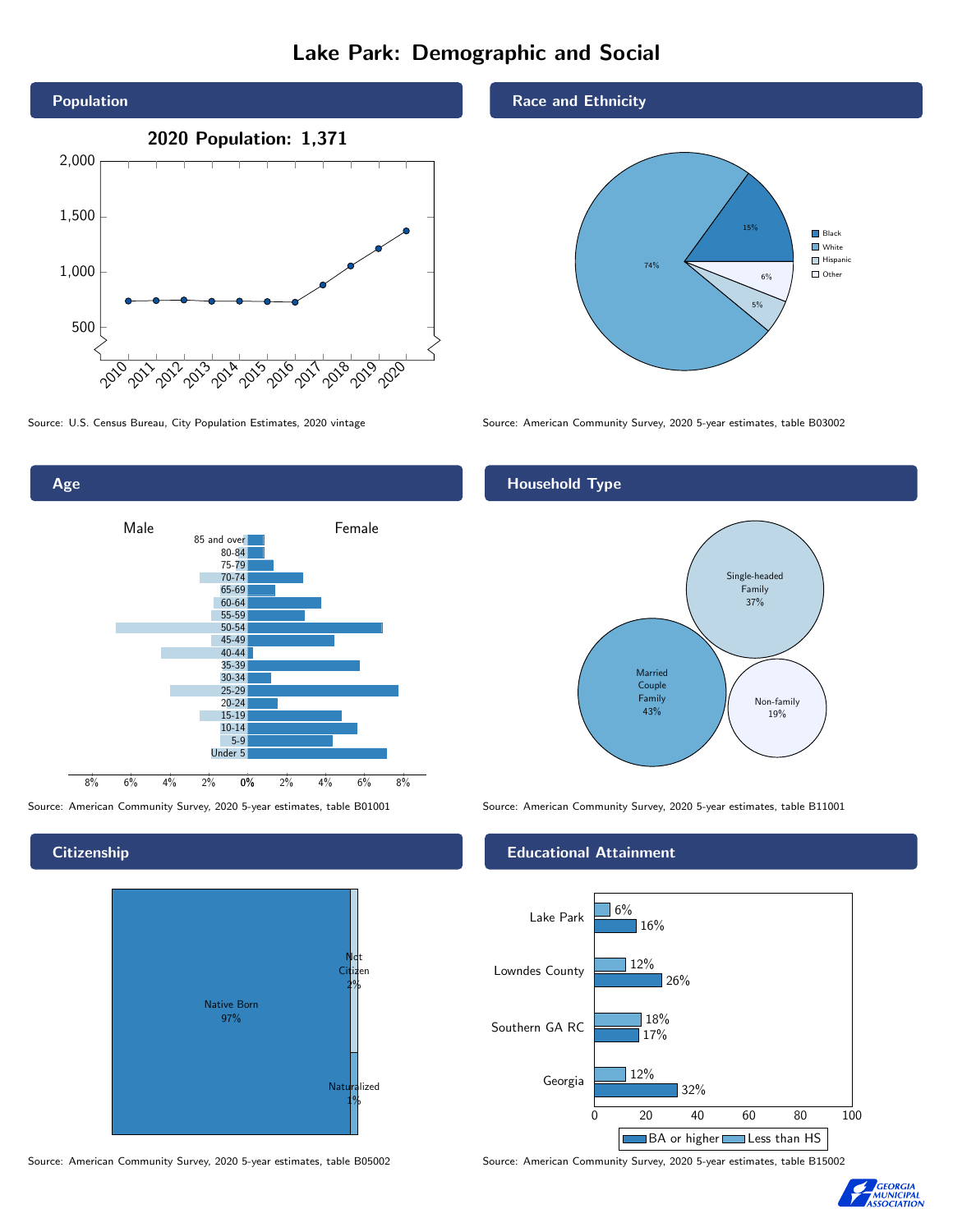# Lake Park: Economic



Source: American Community Survey, 2020 5-year estimates, table B23001 Note: Unemployment rate is based upon the civilian labor force.





Source: American Community Survey, 2020 5-year estimates, tables B19013 and B19025 Source: American Community Survey, 2020 5-year estimates, table B17010



Source: American Community Survey, 2020 5-year estimates, table B28002 Source: American Community Survey, 2020 5-year estimates, table B18135

Industry

| Agriculture, forestry, fishing and hunting, and mining      | $3\%$ |
|-------------------------------------------------------------|-------|
| Construction                                                | 3%    |
| Manufacturing                                               | 5%    |
| <b>Wholesale Trade</b>                                      | 2%    |
| Retail Trade                                                | 9%    |
| Transportation and warehousing, and utilities               | 3%    |
| Information                                                 | $1\%$ |
| Finance and insurance, real estate, rental, leasing         | 3%    |
| Professional, scientific, mgt, administrative, waste mgt    | 24%   |
| Educational services, and health care and social assistance | 34%   |
| Arts, entertainment, recreation, accommodation, food        | 12%   |
| service                                                     |       |
| Other services, except public administration                | $2\%$ |
| Public administration                                       | $1\%$ |

Source: American Community Survey, 2020 5-year estimates, table C24030

### Poverty



### Health Insurance